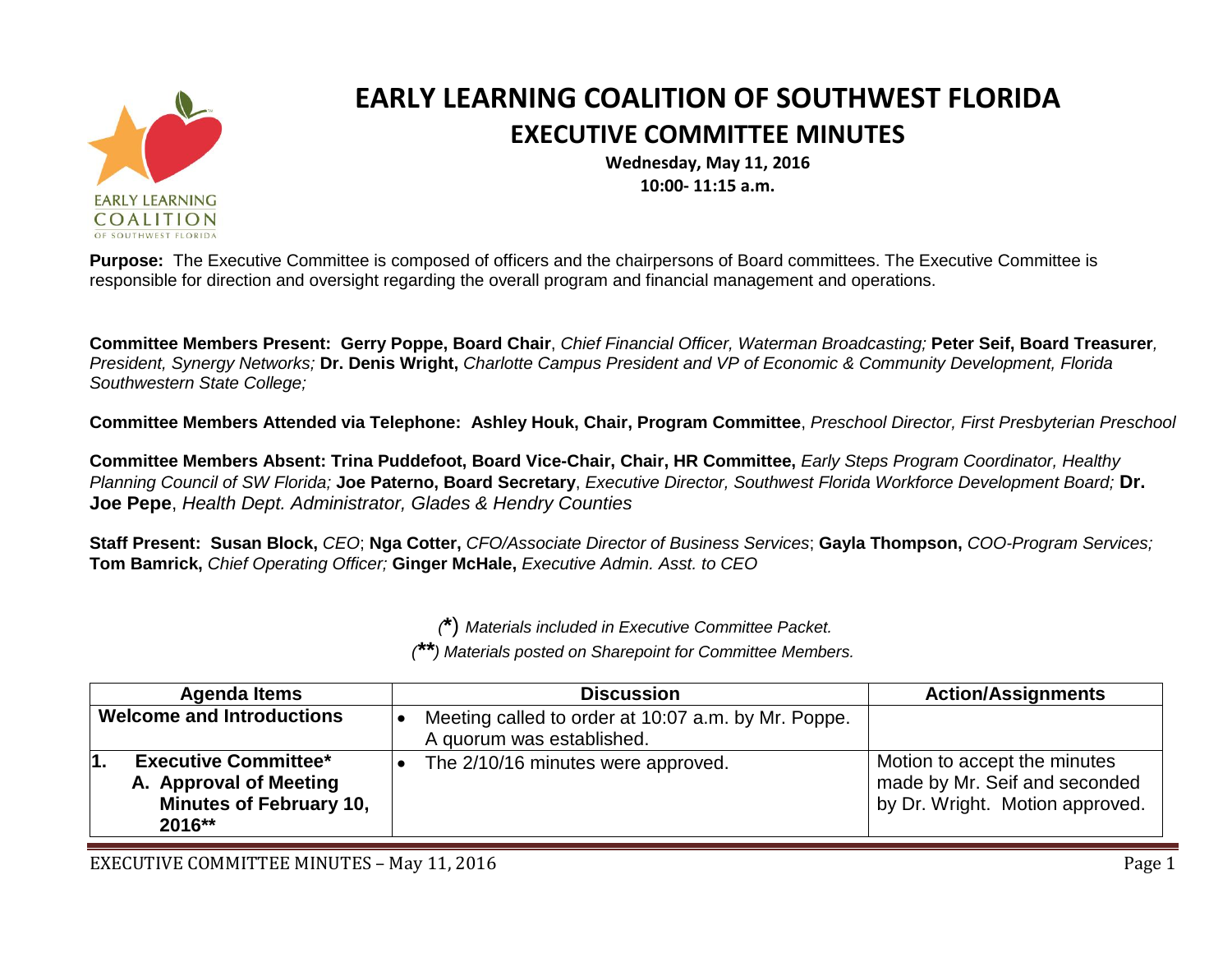| B. Update: Policy 220.4<br><b>Complaint and Disputes</b><br>Resolution** (originally,<br>agenda item 1.C.) | Ms. Block asked that this item be moved ahead of<br>the Anti-Fraud Plan on the agenda as this policy is<br>part of the plan.                                                                                                                                                                                                             | Motion made to update Policy<br>220.4 by Mr. Seif and seconded<br>by Dr. Wright. Motion approved.                                                |
|------------------------------------------------------------------------------------------------------------|------------------------------------------------------------------------------------------------------------------------------------------------------------------------------------------------------------------------------------------------------------------------------------------------------------------------------------------|--------------------------------------------------------------------------------------------------------------------------------------------------|
| C. Anti-Fraud Plan:<br>Update**                                                                            | Ms. Block stated the update is required annually by<br>the Office of Early Learning (OEL).                                                                                                                                                                                                                                               | Motion made to accept the<br>update by Dr. Wright and<br>seconded by Mr. Seif. Motion<br>approved.                                               |
| D. FY16/17 Proposed<br><b>Meeting Dates**</b>                                                              | Ms. Block presented the FY16/17 proposed meeting<br>$\bullet$<br>dates. There was a discussion about whether or not<br>to continue 4:00pm Board Meeting time. This year's<br>meeting time was moved to encourage providers to<br>attend however, attendance by providers has been<br>minimal.                                            | Motion made to move the<br>FY16/17 proposed meeting dates<br>to the Board Meeting by Mr. Seif<br>and seconded by Dr. Wright.<br>Motion approved. |
| 2. Vote to Move the Board<br><b>Meeting Minutes of</b><br>February 24, 2016**                              | The 2/24/16 minutes were approved to move to the<br>$\bullet$<br>Board Meeting.                                                                                                                                                                                                                                                          | Motion made by Mr. Seif and<br>seconded by Ms. Houk. Motion<br>approved.                                                                         |
| 3. Finance Committee<br>A. Review of Financial<br>Reports**                                                | Ms. Cotter discussed the Financial Reports ending<br>$\bullet$<br>March, 2016. Ms. Cotter addressed the summary<br>reports for School Readiness (SR) and Voluntary<br>Pre-Kindergarten (VPK) identifying administrative<br>costs and number of children being served.<br>There was a discussion about the decrease in VPK<br>enrollment. |                                                                                                                                                  |
| <b>B. SR Utilization Forecast**</b>                                                                        | Ms. Block presented the Wait List and graphs<br>$\bullet$<br>providing SR enrollment trends over the past four<br>years. Currently, entry onto the Wait List is done<br>through the OEL Family Portal with the required<br>documents. The portal is available in three<br>languages: English, Spanish, and Creole.                       |                                                                                                                                                  |
| C. Sliding Fee Scale**                                                                                     | Ms. Block explained the State requires an annual<br>review of the Sliding Fee Scale.                                                                                                                                                                                                                                                     | Motion made to accept the<br><b>Finance Committee's</b><br>recommendation by Dr. Wright<br>and seconded by Mr. Seif.                             |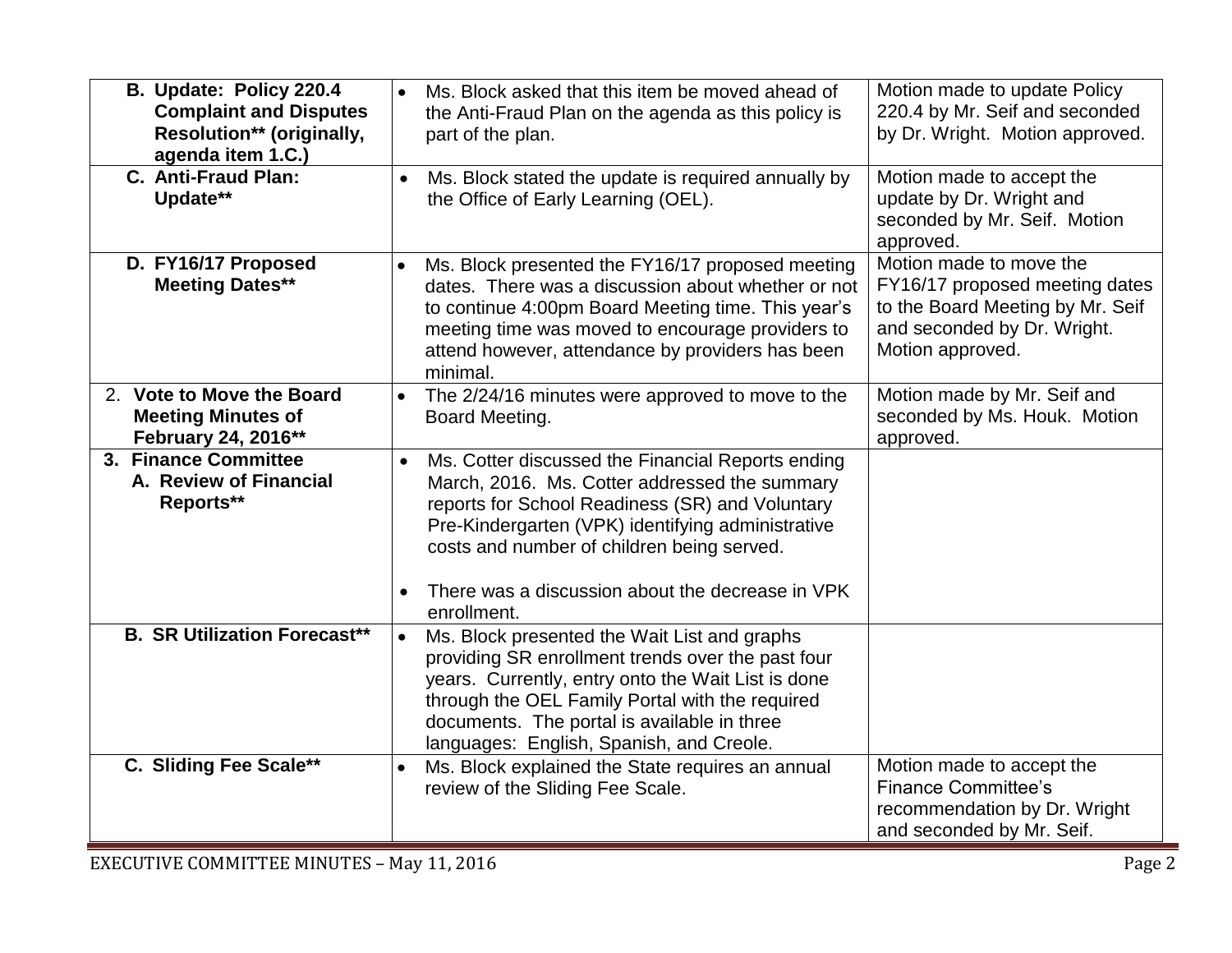|                                                                                                                          | The Finance Committee's recommendation is not to<br>$\bullet$<br>raise the client co-pay effective July 1, 2016.                                                                                                                                                                                                                                     | Motion approved.                                                                                                                          |
|--------------------------------------------------------------------------------------------------------------------------|------------------------------------------------------------------------------------------------------------------------------------------------------------------------------------------------------------------------------------------------------------------------------------------------------------------------------------------------------|-------------------------------------------------------------------------------------------------------------------------------------------|
| D. FY16/17 Proposed<br>Budget**                                                                                          | Ms. Cotter presented the FY17 Budget and<br>$\bullet$<br>discussed the Other Cost Accumulator Codes<br>(OCA) in detail. We are budgeting 81% for SR<br>slots, this is above the state minimum of 78%. This<br>budget includes an average 3% merit raise for<br>Coalition staff.                                                                      | Motion made to move the<br>FY16/17 Proposed Budget to the<br>Board Meeting by Mr. Seif and<br>seconded by Dr. Wright. Motion<br>approved. |
| E. CCEP De-obligation of<br><b>Funds</b>                                                                                 | Ms. Block stated we have notified the State that we<br>are de-obligating \$31,000.00 of Child Care<br>Executive Partnership (CCEP) funds. CCEP funds<br>cannot be moved to other OCAs.                                                                                                                                                               |                                                                                                                                           |
| F. CCEP Renewal**                                                                                                        | Ms. Cotter discussed the Memorandum of<br>Understanding (MOU) with the Naples Children and<br>Education Foundation (NCEF) beginning July 1,<br>2016. The Coalition is awaiting approval of a<br>request to match \$200,000 by the CCEP Board in<br>June. If approved, the \$400,000 will provide<br>additional SR slots for Collier County children. |                                                                                                                                           |
| <b>G. Final Fiscal Monitoring</b><br>Report**                                                                            | Ms. Block stated there were two findings: one<br>$\bullet$<br>finding was reduced to an observation and the<br>second finding was a tuition reimbursement issue.<br>The Coalition has prepared a corrective action plan<br>to OEL which includes policy changes and staff<br>training.                                                               | Motion made to accept the final<br>fiscal monitoring report by Mr.<br>Seif and seconded by Ms. Houk.<br>Motion approved.                  |
| 4. Health, Safety and<br><b>Developmental Services</b><br>Committee*<br>A. Child Care Program<br><b>Emergency Plan**</b> | Ms. Block explained the Child Care Emergency Plan<br>will be distributed to providers. Dr. Pepe will present<br>the plan at the May 25 <sup>th</sup> Board meeting.                                                                                                                                                                                  |                                                                                                                                           |
| 5. Human Resources<br>Committee*                                                                                         | Ms. Block explained the draft proposal was<br>$\bullet$                                                                                                                                                                                                                                                                                              | Motion made to accept the draft<br>holiday, ERG #306 by Dr. Wright                                                                        |
| <b>EXECUTIVE COMMITTEE MINUTES - May 11, 2016</b><br>Page 3                                                              |                                                                                                                                                                                                                                                                                                                                                      |                                                                                                                                           |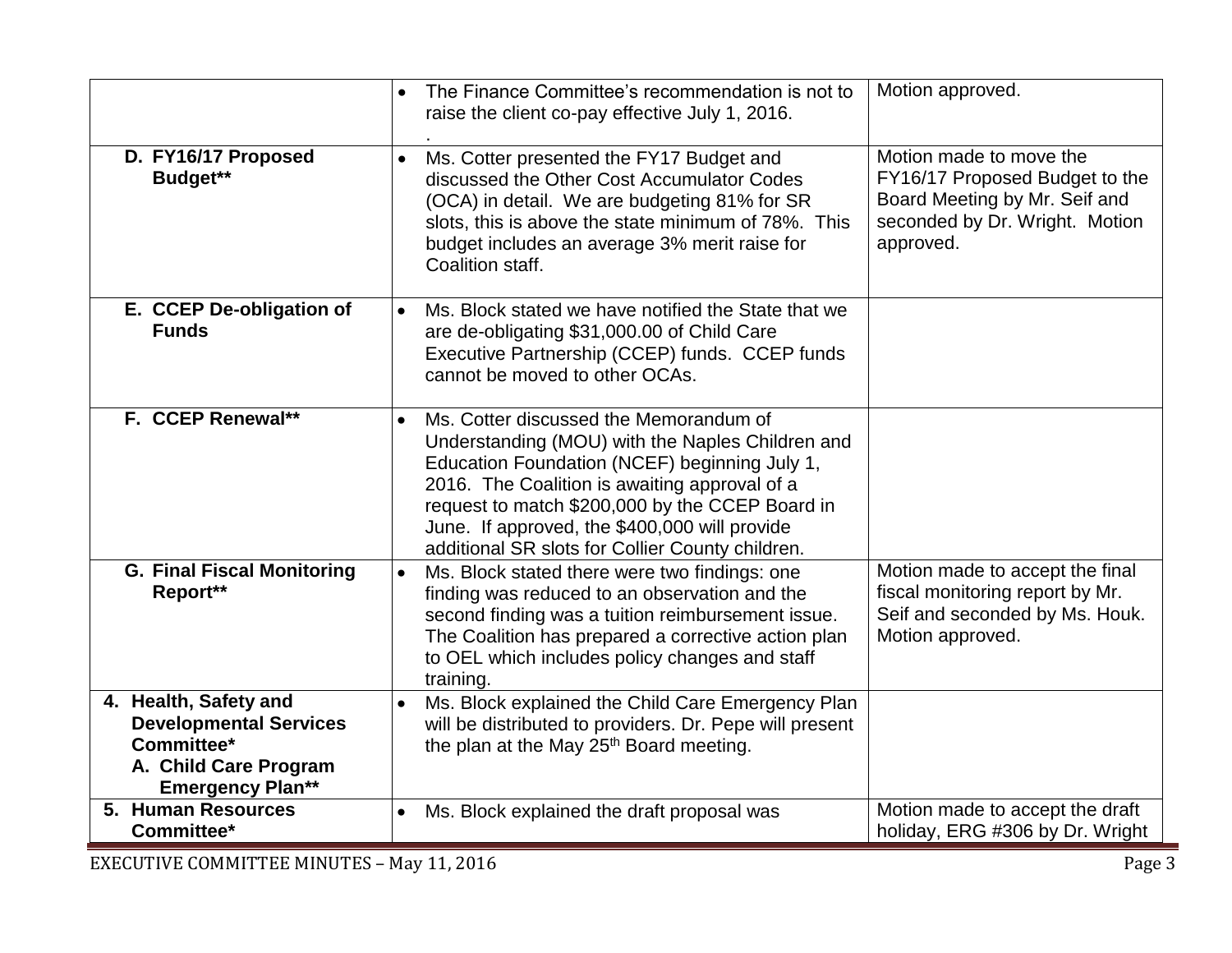| A. Draft: Holidays, ERG<br>#306**                                                                 | reworded to include workflow coverage as needed<br>from Christmas through New Year's Day. This<br>proposed holiday schedule is similar to the public<br>school's holiday schedule. The Coalition will be<br>closed however, a small number of staff will work to<br>assure that essential services are covered. | and seconded by Mr. Seif.<br>Motion approved.                                                                                                                 |
|---------------------------------------------------------------------------------------------------|-----------------------------------------------------------------------------------------------------------------------------------------------------------------------------------------------------------------------------------------------------------------------------------------------------------------|---------------------------------------------------------------------------------------------------------------------------------------------------------------|
| <b>B. Draft: Educational</b><br>Benefits, ERG #309**                                              | Ms. Block presented the draft educational benefits<br>that aligns with the OEL fiscal monitoring report.<br>Two wording changes were recommended.<br>$\bullet$                                                                                                                                                  | Motion made to accept the draft<br>educational benefits, ERG#309<br>with the two noted changes by<br>Dr. Wright and seconded by Ms.<br>Houk. Motion approved. |
| C. Revised CEO Job<br>Description**                                                               | Ms. Block explained that some of the proposed<br>$\bullet$<br>changes resulted from our HR audit, and also to<br>reflect that she has the Human Resources (HR)<br>responsibilities. The CEO job description now<br>reflects these changes.                                                                      | Motion made to accept the<br>revised CEO job description by<br>Ms. Houk and seconded by Dr.<br>Wright. Motion approved.                                       |
| 6. Nominations & By-Laws<br>Committee*<br>A. Joint Board Meeting with<br><b>ELC of Sarasota**</b> | Dr. Wright suggested September 9th or September<br>$\bullet$<br>16 <sup>th</sup> for the joint board meeting to be held at the<br>Punta Gorda campus of Florida Southwestern State<br>College.                                                                                                                  | Ms. Block will discuss the<br>proposed dates with the ELC of<br>Sarasota Executive Director.                                                                  |
| 7. Program Committee*<br>A. Draft: Teaching<br><b>Strategies Gold Letter**</b>                    | Ms. Houk shared the Program Committee's draft<br>letter in response to OEL's notification that the TS<br>Gold assessment tool will not be used next year.<br>There was a discussion about distributing last year's<br>$\bullet$<br>assessment video to the local Florida legislators.                           | Ms. Houk will share the DVD with<br>Mr. Poppe who will de-identify<br>the child's face in the video.                                                          |
| 8. Review Agenda for the<br><b>Board Meeting,</b><br>May 25, 2016**                               | Mr. Poppe presented the May 25, 2016 Board<br>$\bullet$<br>Meeting Agenda.<br>Two changes were noted.                                                                                                                                                                                                           | Motion made by Mr. Seif and<br>seconded by Ms. Houk to<br>approve the May 25th Board<br>agenda with the two noted<br>changes. Motion approved                 |
| 9. Other                                                                                          | Ms. Cotter presented the contract renewal between<br>$\bullet$<br>the Coalition and Redlands Christian Migrant<br>Association (RCMA) currently a member of the                                                                                                                                                  | Motion made by Mr. Seif and<br>seconded by Dr. Wright to move<br>the RCMA contract to the Board                                                               |